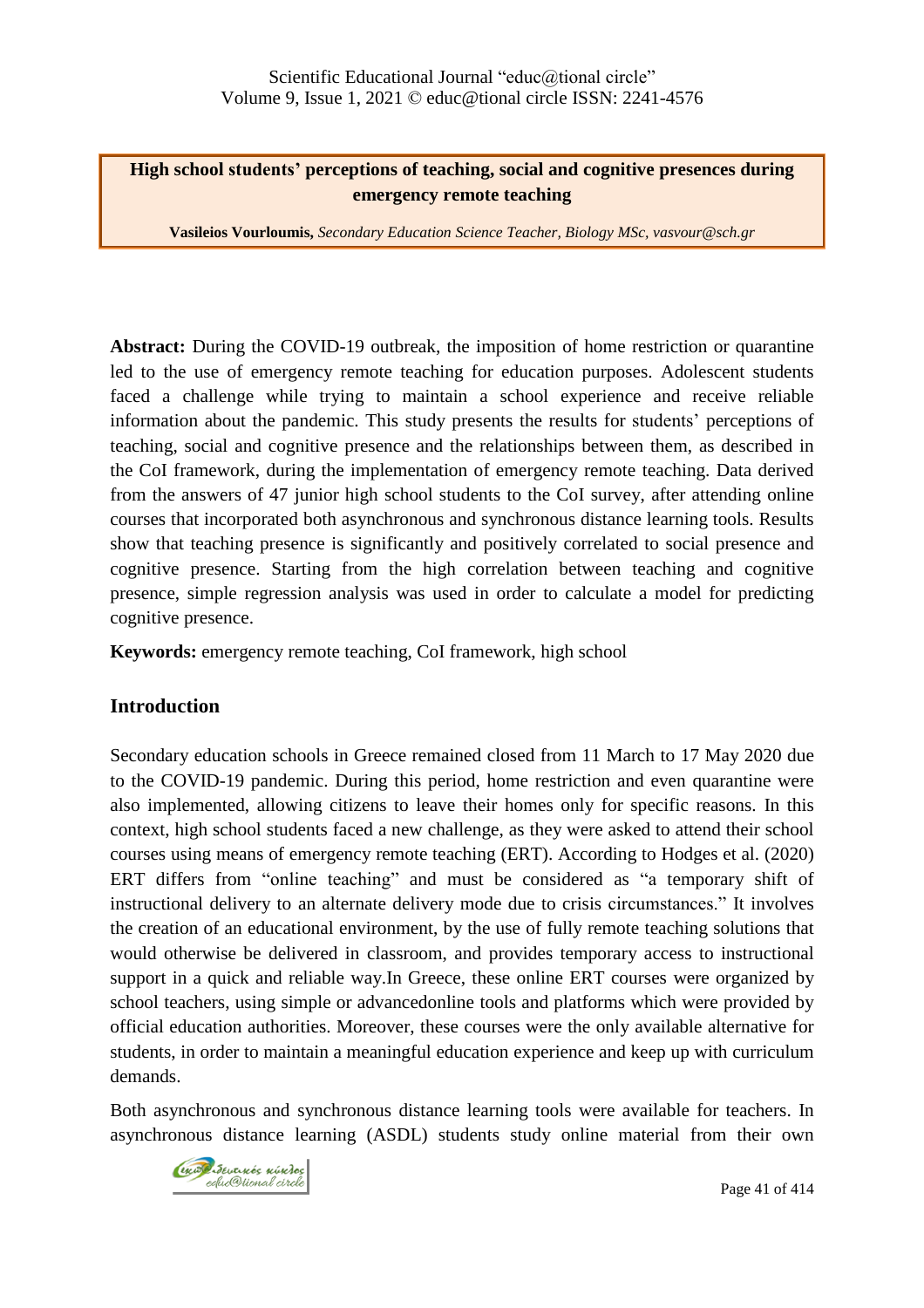workplace and on their own time under the guidance of a teacher. This type of communication is supported by various computer-based tools such as emails, discussion forums, social media, blogs, wikis or learning management systems (LMS) that incorporate various essential tools. ASDL provides a time and space flexible way of communication between teacher and students and does not require physical presence in a classroom. Sometimes recorded video or images may be used to facilitate educational goals (Bernard et al., 2004). Synchronous distance learning (SDL) is mediated via chat or videoconference online platforms. Participants may be still geographically separated but students can ask questions in real time and have a more social experience. Bernard et al. (2004) point out that SDL helps students feel like participants rather than isolates.

ERT was implemented during a period of home restriction/quarantine. According to CDC (2020), quarantine is the separation and restriction of movement of people who have potentially been exposed to a contagious disease to ascertain if they become unwell, so reducing the risk of them infecting others. Despite the fact that there are potential benefits for public health out of a mandatory home restriction, it is also evident that there are also possible negative psychological effects. Various factors may result in post-traumatic stress symptoms, stressful behaviour, depression, confusion or anger for people (Brooks et al., 2020). Adolescents' wellbeing may also be affected: school closure and social distancing can challenge their growing sense of independence and search of identity which mainly evolve by connecting with peers. Moreover they may experience anxiety as they try to understand the pandemic and the threat it poses to them, their families and friends (The Lancet Child  $\&$ Adolescent Health, 2020). Dalton, Rapa & Stein (2020) point out that "this anxiety can manifest in challenging externalizing behaviours, such as acting out or arguing, rather than more typically assumed tearful, sad, or worried responses".

This paper presents the results about students' perceptions of teaching, social and cognitive presences, as described in the Community of Inquiry (CoI) framework, during the implementation of ERT in the 4th Junior High School, Greece. Moreover the study aims to evaluate whether the main relationships between presences are affected during home restriction when distance learning is the only way for students to maintain a school experience.

# **1. The Community of Inquiry (CoI) framework**

### **1.1 Overview**

The Community of Inquiry (CoI) framework is a collaborative-constructivist process model that describes the essential elements of a successful online learning experience (Garrison, 2017). Its creators, Garrison, Anderson & Archer (1999, 2001) defined an educational community of inquiry as a group of individuals who collaboratively engage in purposeful critical discourse and reflection to construct personal meaning and confirm mutual

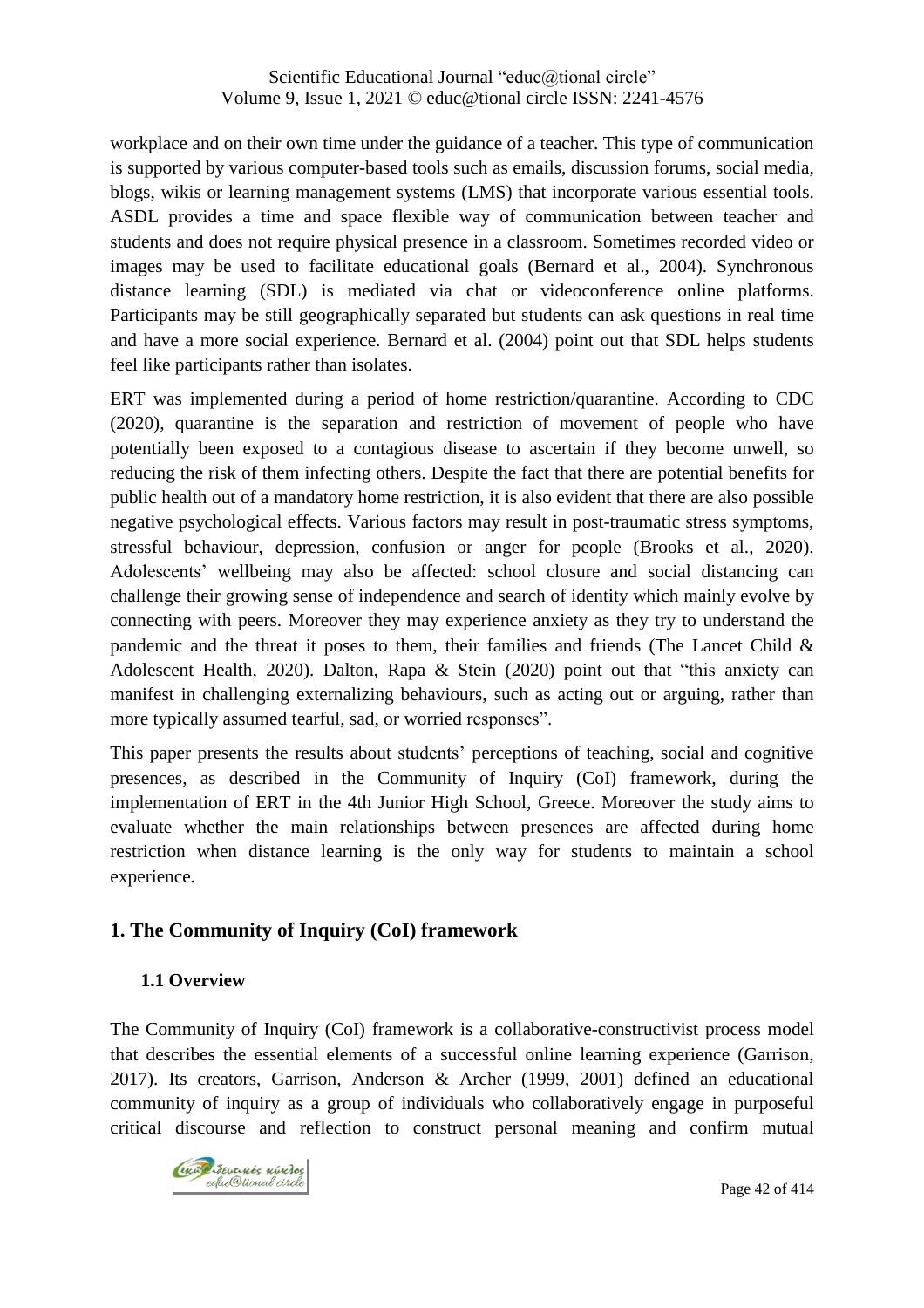understanding. The theoretical framework represents a process of creating a deep, meaningful and collaborative learning experience and includes three elements called presences: Cognitive Presence (CP), Social Presence (SP) and Teaching Presence (TP). According to Garrison (2009) SP is "the ability of participants to identify with the community (e.g., course of study), communicate purposefully in a trusting environment, and develop inter-personal relationships by way of projecting their individual personalities". TP is the design, facilitation, and direction of cognitive and social processes for the purpose of realizing personally meaningful and educationally worthwhile learning outcomes (Anderson, Rourke, Garrison, & Archer, 2001). CP is the extent to which learners are able to construct and confirm meaning through sustained reflection and discourse (Garrison, Anderson, & Archer, 2001). In the framework's context, it has been shown that TP, in the form of designing learning activities that require solutions and provide facilitation and direction, is a substantial influence on SP and CP (Akyol & Garrison, 2008) and finally all presences, TP, SP and CP influence student satisfaction, perceived learning, and sense of community (Garrison & Arbaugh, 2007).

Recently Castellanos-Reyes (2020) published a retrospective paper that summarized the evolution of the CoI framework and the three presences during the last 20 years. In this review, it is stated that the CoI frameworkis one of the most extensively used frameworks in online teaching and learning and this is highly attributed to its simple and reliable survey instrument. The CoI survey has been used to explore single learning environments or examine differences by observing relationships among the different elements of CoI and their relationships with other data.

### **1.2 The CoI survey instrument**

Arbaugh et al. (2008) developed a survey instrument, which is used to measure the dimensions of the CoI framework. It consists of 34 items organized in 3 scales (corresponding to the 3 framework's presences) and 10 subscales: Design & Organization, Facilitation, Direct Instruction (TP), Affective expression, Open communication, Group cohesion (SP) and Triggering event, Exploration, Integration, Resolution (CP). The survey uses a five point Likert scale (1=strongly disagree, 2=disagree, 3=neutral, 4=agree, 5=strongly agree). The instrument's efficiency, reliability and validity has been established through various studies: Arbaugh et al. (2008) used principle component analysis to support the construct validity of the three presences, Swan et al. (2008) statistically validated the instrument using factor analysis and Díaz, Swan, Ice & Kupczynski (2010) implemented principle component analysis of multiplicative scores by using course ratings and survey ratings.

In a systematic review of the CoI survey, Stendon (2018) refers to the main causal relationships and correlations among the presences and with other variables. Some of the main findings are that TP and SP have a significant perceived influence on CP while TP scores significantly predict CP and SP perceptions (Garrison, Cleveland-Innes & Fung, 2010; Gutiérrez-Santiuste, Rodríguez-Sabiote & Gallego-Arrufat, 2015). CP has a positive effect on

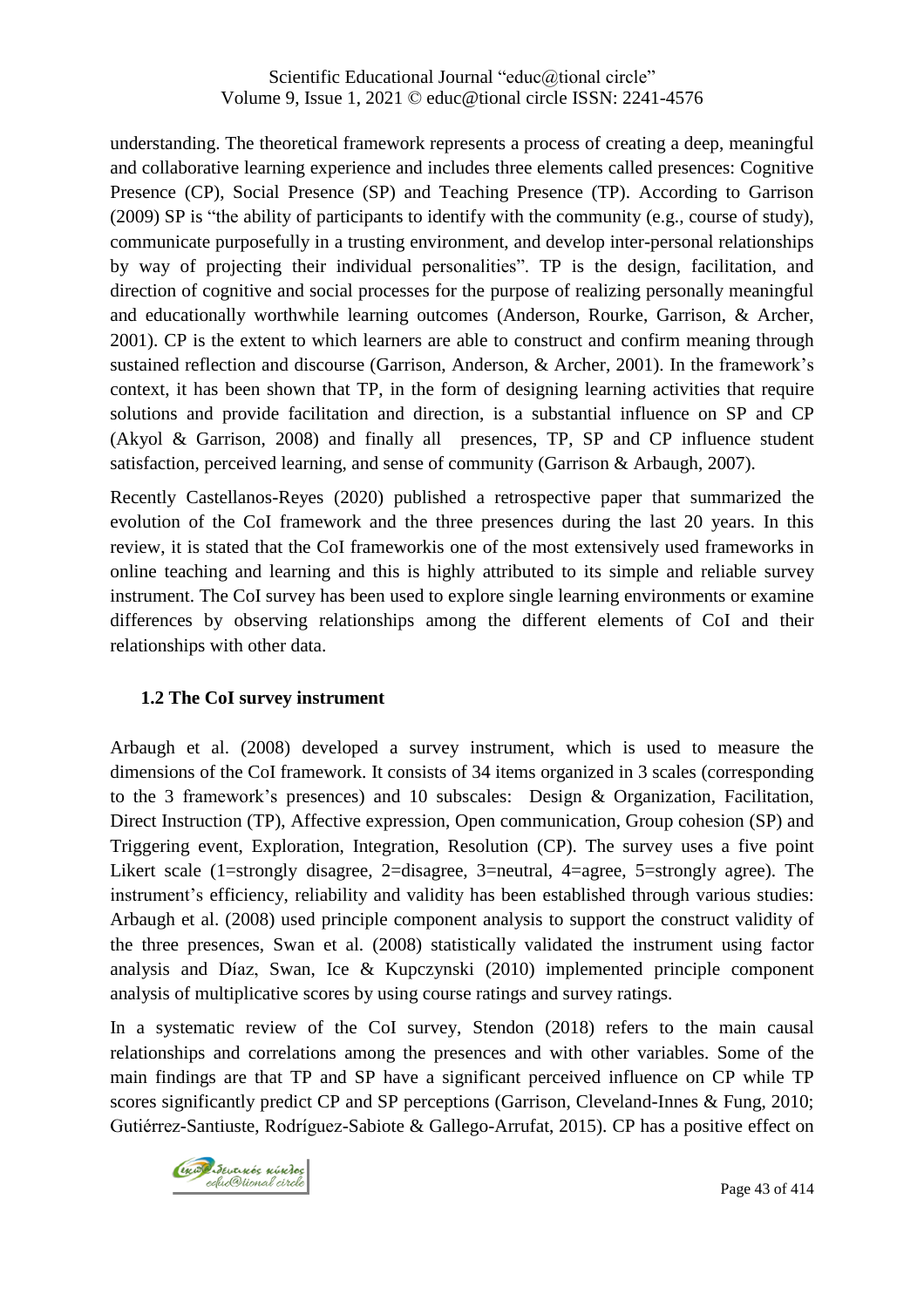training effectiveness, while self-efficacy is positioned between SP/TP and CP (Lin, Hung & Lee, 2015). Finally Rockinson-Szapkiw, Wendt, Wighting, & Nisbet (2016) found that students with higher levels of perceived SP, CP, and TP had higher course scores.

## **2. Methodology**

### **2.1 Online course**

The author of this study organized two separate online distance learning courses for biology and chemistry from 23 March to 17 May 2020. All students attended both courses. During this period, school was closed so courses were held in order to maintain communication between teacher and students and keep up with curriculum demands. More importantly, there was an emphasis to provide meaningful activities for them to do while in home restriction, provide clear communication about the COVID-19 outbreak and maintain the sense of cooperation between students through online activities. Courses embedded both ASDL and SDL.

ASDL was organized using the official open e-class learning management platform (https://eclass.sch.gr). Every week one new unit was posted in the platform, containing online material (texts, videos, links for educational activities such as virtual labs or educational games and others) along with information on how to use their school books or notes. This material served both the revision of important course topics and the presentation of new information and course units. Students were asked to study the material and post questions in platform's forum or via email. Every unit was accompanied by optional or compulsory activities. These activities may range from simple multiple choice tests or posting photos from home experiments to submitting assignments. Finally, a web conference was held every week for 45 minutes using an officially recommended platform with audio, visual and chat features. During the online meetings, teacher presented the current unit's learning material and gave requested information to students.

#### **2.2 Research questions and procedure**

The research questions of this study are:

- 1. What are the students' perceptions for TP, SP and CP?
- 2. What is the relationship between the three variables: TP, SP and CP?
- 3. Can TP scores be used in order to predict SP and CP scores?

Answers to the last two questions will determine whether published observations for the three CoI framework presences are confirmed when ERT is implemented during home restriction. For this purpose quantitative research was used. Questions were addressed by using descriptive statistics, correlation and regression analyses on TP, SP and CP scores.

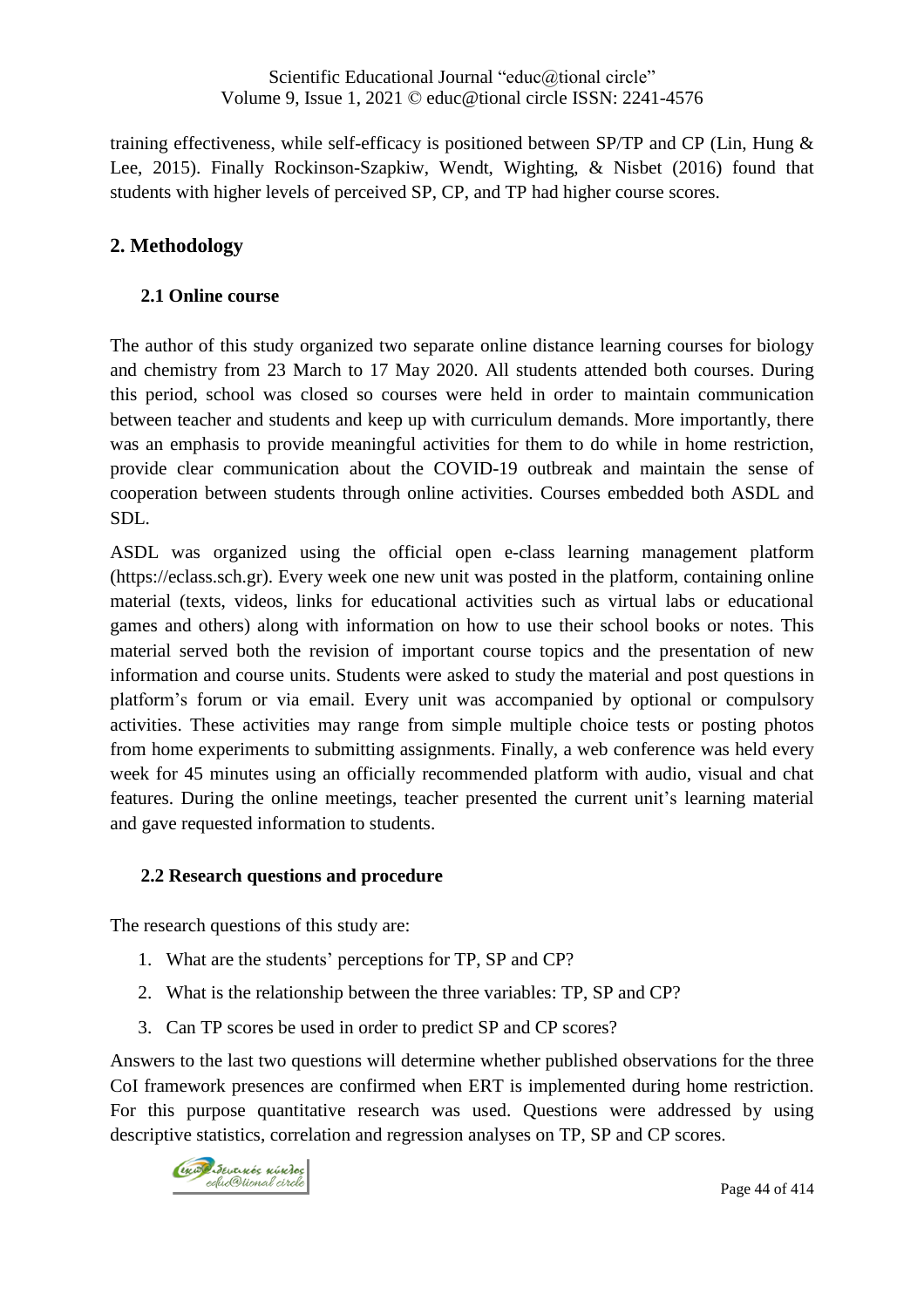At the end of ERT online courses, students were asked to fill out an online CoI survey based on their whole experience from the two courses. The questionnaire ensured anonymity and contained information about its scope and the appropriate concept. For this research, only questionnaires, which were fully answered by students, were used. Finally prior to the data analyses two questionnaires were excluded because it were given the same answers to 100% of questions (5=strongly agree).

### **2.3 Data sample and research tools**

Research data derive from the answers to the CoI survey of 47 junior high school students who attended the same distance learning courses (featuring ASDL and SDL characteristics). Students are 12-15 years old (18 aged 12-13, 13 aged 13-14 and 16 aged 14-15) and are 20 male and 27 female. The tool for measuring and evaluating students' perceptions is a reduced version of the CoI survey instrument translated in Greek. The questionnaire consists of 24 questions representing all scale and subscales of the original CoI survey: 9 questions regarded the TP variable, 7 questions regarded the SP variable and 8 questions regarded the CP variable. To further validate the reliability of the survey and ensure internal consistency of the questions, a Cronbach's alpha was run on the set of questions for each dependent variable. Cronbach's alpha for the 9 TP items, 7 SP items, and 8 CP items were .80, .73, and .77, respectively, indicating good internal consistency with the survey items. The IBM® SPSS® Statistics v.23.0 software was used for data descriptive statistics and statistical analyses.

### **3. Results**

#### **3.1 Descriptive statistics**

Descriptive statistics were computed from the sample data. Table 1 presents the mean and standard error for each scale (teaching, social and cognitive presence) and their subscales.

| <b>Presence</b>       | <b>Items</b>          | <b>Mean</b> | SЕ   |
|-----------------------|-----------------------|-------------|------|
| Teaching              | 9                     | 4.30        | 0.06 |
| Design & Organization | 3                     | 4.68        | 0.04 |
| Facilitation          | 3                     | 3.94        | 0.09 |
| Direct Instruction    | 3                     | 4.29        | 0.08 |
| Social                | 7                     | 3.65        | 0.08 |
| Affective expression  | 3                     | 3.63        | 0.10 |
| Open communication    | $\mathcal{D}_{\cdot}$ | 3.87        | 0.11 |
| Group cohesion        | 2                     | 3.47        | 0.12 |
| Cognitive             | 8                     | 4.06        | 0.07 |

**Table 1. Mean (±St. Error) Score in presences' scales and subscales**

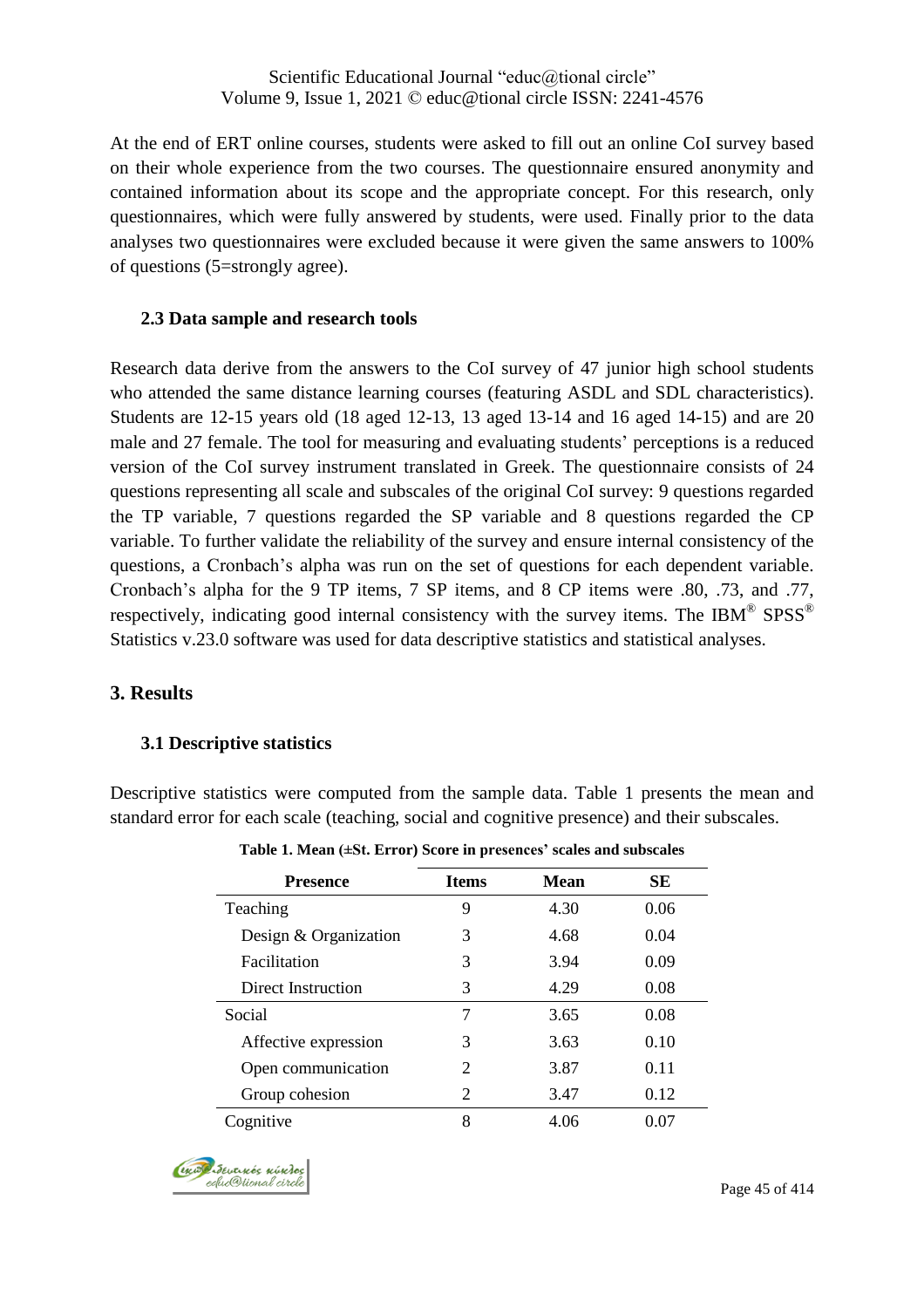| Triggering event | 3.95 | 0.11 |
|------------------|------|------|
| Exploration      | 4.04 | 0.10 |
| Integration      | 4.20 | 0.08 |
| Resolution       | 4.05 | 0.09 |

Scientific Educational Journal "educ@tional circle" Volume 9, Issue 1, 2021 © educ@tional circle ISSN: 2241-4576

A review of the descriptive statistics suggests a prevalence of "agree" and "strongly agree" answers in TP and CP. In SP, answers were still mostly positive but the lower mean score indicates a lower level of presence for students.The Kolmogorov–Smirnov test was implemented in order to check the normality of each presence's scores. Tests for TP, *D(47)=0.10, p=.20*, SP, *D(47)=0.10, p=.20* and CP, *D(47)=0.11, p=.099* were not significant (*p>.05*) so their scores are approximately normally distributed.

#### **3.2 Correlation analysis**

Correlation analyses were computed in order to address the research question whether TP relates and supports SP and CP in a mixed synchronous and asynchronous online learning environment during ERT. All variables TP, SP and CP are continuous, interval and normally distributed. Firstly scatterplots were created in order to graphically evaluate the possible presence of linear or curvilinear correlation between the measured data. Figures 1a and 1b suggest a possible linear correlation between TP and SP/CP.



Figure 1. a. Scatterplot of SP scores vs TP scores and b. Scatterplot of CP scores vs TP scores

Secondly Pearson's correlations coefficient was calculated for each possible correlation (Table 2). Results suggest that TP is significantly  $(p<0.01)$  positively related to SP with a coefficient of *r=0.415* (medium effect) and TP is significantly (*p<.01*) positively related to CP with a coefficient of *r=0.624* (large effect). According to the coefficient of determination  $(R<sup>2</sup>)$ , TP seems to account for only 17,2% of variation in SP and 38,9% of variation in CP.

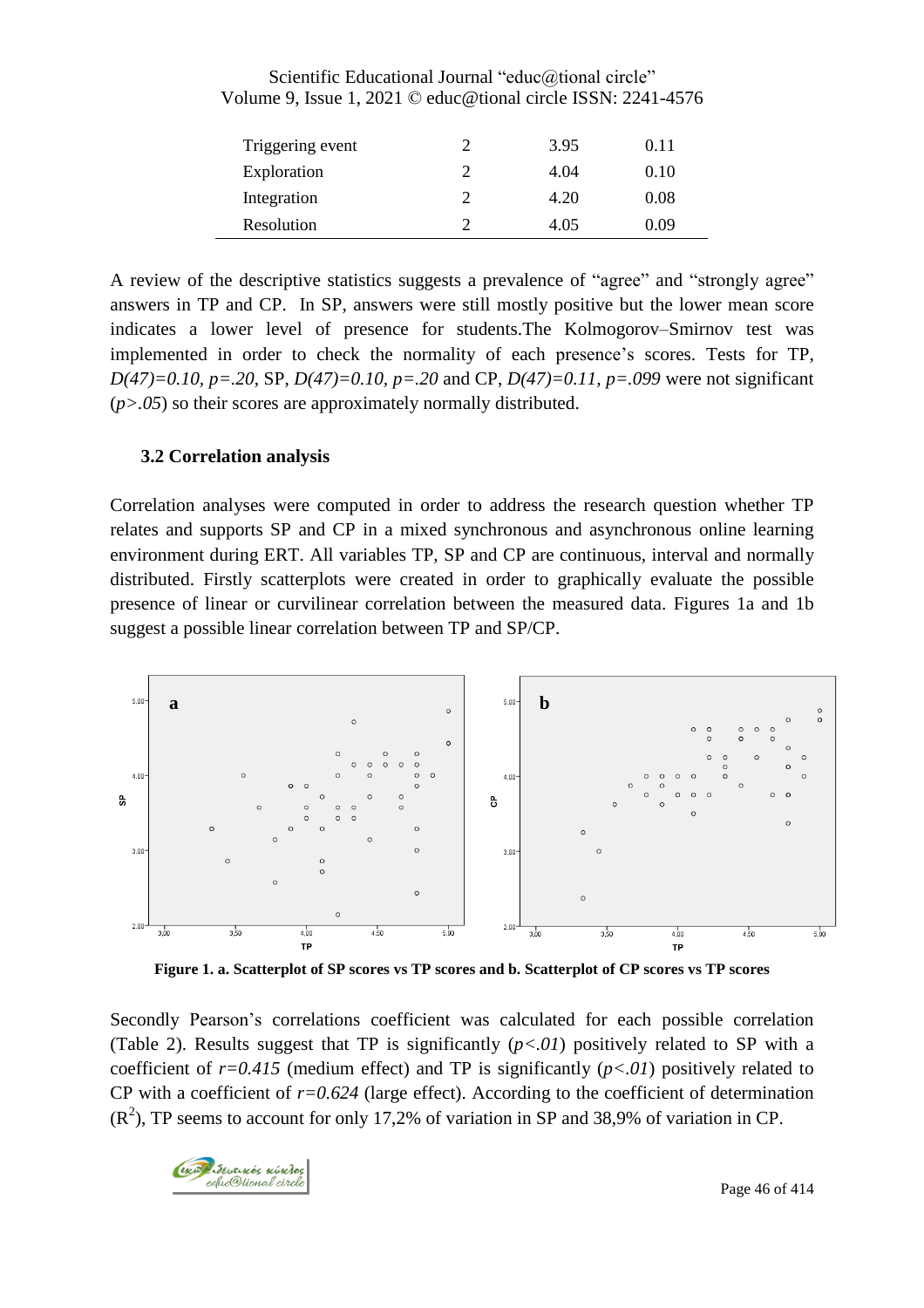Considering that many factors may affect CP during distance learning and in order to find out the size of the unique portion of variance of TP over CP, a partial correlation between these two variables was executed while controlling for SP. This partial correlation showed that TP is still significantly positively related to CP (in a more significant level, *p<.001*) with a coefficient of  $r=0.550$  (large effect). This suggest that although their relationship is slightly diminished, TP accounts for 30,2% of variation in CP.

| Presence  | Teaching                 | Social              | Cognitive |
|-----------|--------------------------|---------------------|-----------|
| Teaching  |                          | $.415$ <sup>*</sup> | .624      |
| Social    | -                        |                     | $.397*$   |
| Cognitive | $\overline{\phantom{0}}$ | -                   |           |

**Table 2. Pearson's correlations coefficient (r) for variables TP, SP and CP (N=47).**

\* Correlation is significant at the 0.01 level (2-tailed).

#### **3.3 Regression analysis**

Simple regression analysis was calculated in order to determine a model for predicting CP score (outcome variable) using TP score (predictor variable). During the analysis the following assumptions were tested and successfully met: a. variables TP and CP are continuous and interval, b. relationship between the TP and CP variables is linear (Figure 1b,  $r=.624$ ,  $p<.01$ ), c. no outliers (observations that have a large overall influence) were detected using Cook's distance (*value=.051<1*) and Leverage value (*value=.01*), d. independence of observations was checked using the Durbin-Watson statistic (*value 1,94<2,5*), e. homoscedasticity (homogeneity of variance) was successfully checked as there is no pattern in the scatterplot (Figure 2a) and finally f. the residuals (errors) of the regression line are approximately normally distributed (Figure 2b).



**Figure 2. a. Scatterplot of standardized residuals and standardized predicted values and b. Normal P-P Plot of residuals of the regression line between TP and CP variables.**

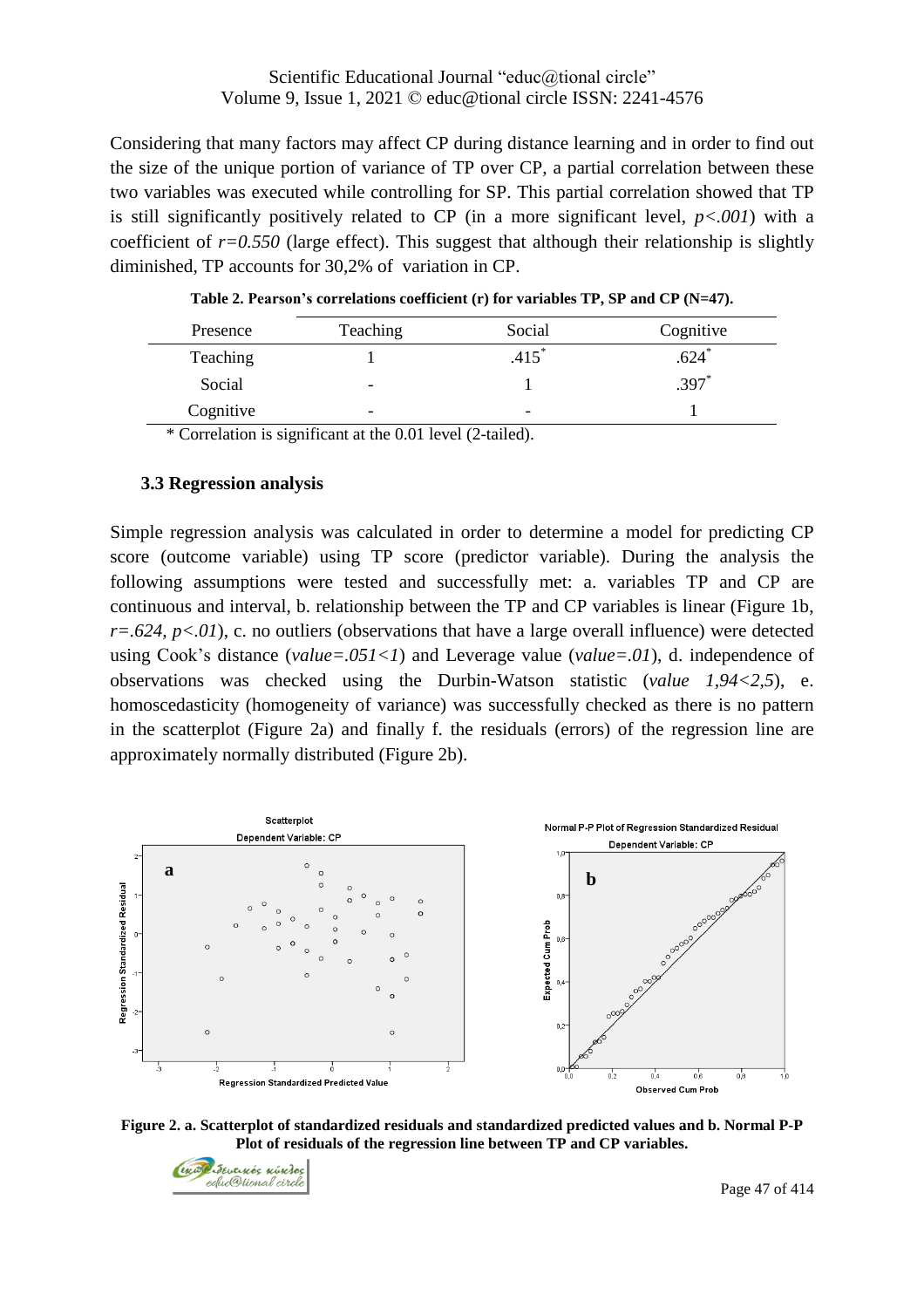A significant regression equation was found  $(F(1,45)=28.671, p < .000)$ , with an R<sup>2</sup> of .389. CP score is equal to *1.067 + 0.695∙(TP score)*. This regression model is significantly better in predicting CP score than if the mean value of CP score was used. Finally regression results show that TP score makes a significant contribution (*p<.001*) to predicting CP score.

### **Discussion**

The management of COVID-19 outbreak in 2020, imposed a school closure for a respected period of time in Greece. A home restriction was also implemented. High school students faced a new reality and may experience anxiety or confusion after the temporary but abrupt restriction of their independence and social interactions with peers. Under these circumstances, teachers resorted to emergency remote teaching (ERT) in order to maintain communication with their students and keep up with curriculum demands. Moreover they tried to give adequate and reliable information about public health issues and maintain the sense of cooperation between students through online activities. This study uses the CoI framework in order to record and explore the relationships between teaching (TP), social (SP) and cognitive (CP) presences' perceptions of high school students during ERT. Data derived from the answers of 47 junior high school students to the CoI survey instrument, after attending two separate online ERT courses about biology and chemistry. The courses were organized by the same teacher using an LMS and incorporated both ASDL and SDL.

Study results shows that TP, SP and CP are significantly associated in ERT and that TP and SP are a positive influence on CP. These results are consistent with the findings from previous studies (Archibald, 2010; Gutiérrez-Santiuste et al., 2015; Lin, Hung & Lee, 2015). In a study which analyses students' perception of ASDL and SDL virtual communication, Gutiérrez-Santiuste et al. (2015) conclude that cognitive elements are more strongly predicted by SP than TP. Interestingly the present study indicates that this is not the case in ERT that incorporates both ASDL and SDL features using an LMS. Results in this study show that cognitive elements are more strongly predicted by TP (*r=.624, p<.01*) than SP (*r=.415,*  $p<.01$ ). This is more consistent with results from Lin et al. (2015) who measured the presences' relationship after online training using an LMS. Finally tests of appropriate assumptions indicate that the study data for TP and CP are well suited for simple linear regression analysis. A significant  $(F(1,45)=28.671, p<.000)$  regression equation was calculated in which CP score is equal to  $1.067 + 0.695$ *∙(TP score)*, with an R<sup>2</sup> of .389.

Study's finding may imply that the effects of important aspects of SP on CP, such as affective and open communication and group cohesion are relatively diminished due to emergency circumstances. This may be attributed to students' anxiety, lack of information or inexperience to use online educational tools. Unfortunately the small sample size in this study, does not allow to test further assumptions and future research will help toward this direction. Moreover it is evident that promoting important TP aspects such as designing learning activities that require solutions and provide facilitation and direction, will help

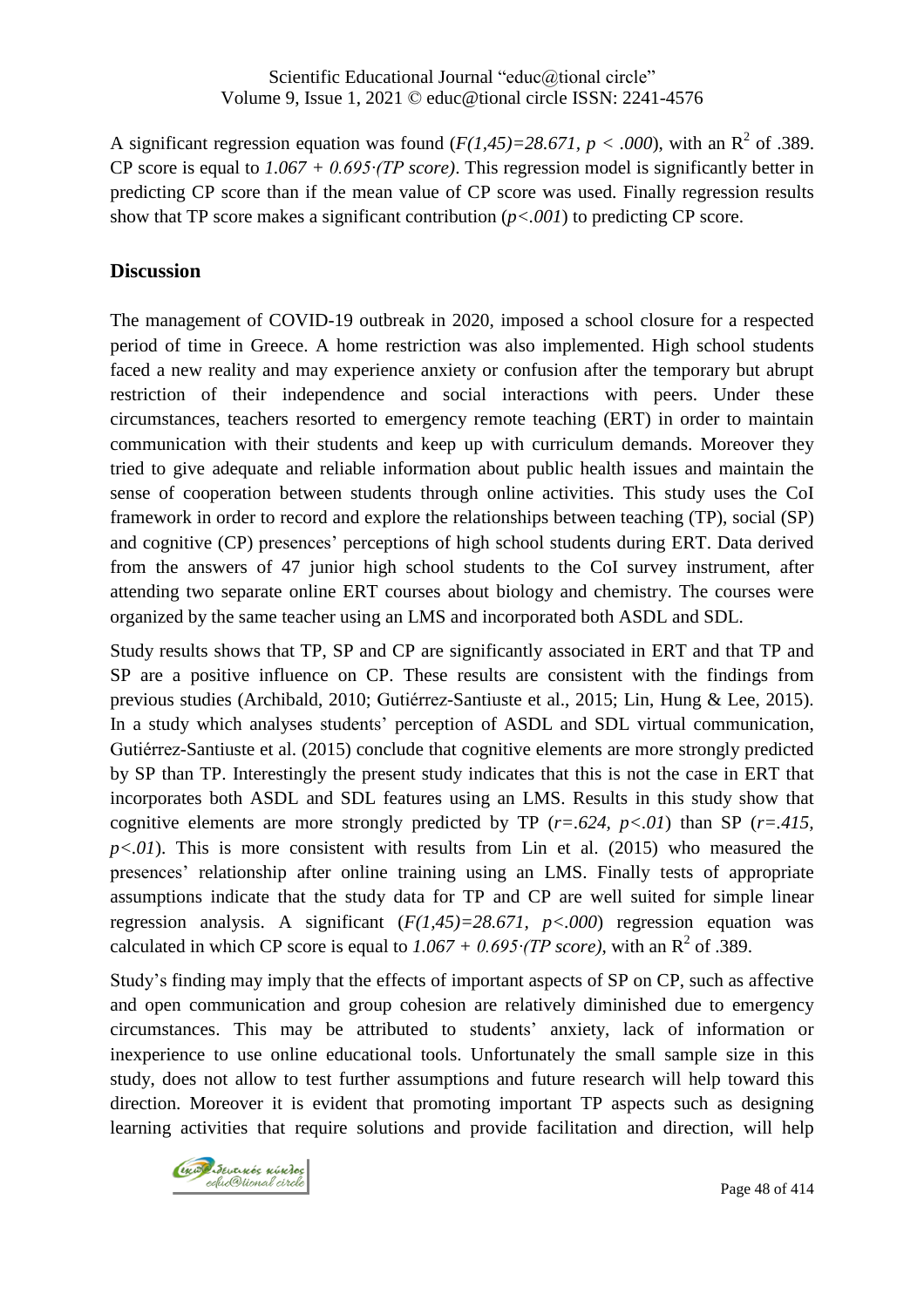students in ERT to have better cognitive experience. Main methodological limitations of this study are the small sized sample, which is also incidental, and the fact that ERT courses were held only in one school. Therefore, this study is not representative of the entire population. However, its findings may very well serve as one of the starting points for future research upon the predictive value of TP, SP and CP during ERT. Future studies may also focus on the SP factors which are mostly affected and the TP and SP relationship during ERT.

#### **References**

- Akyol, Z., & Garrison, D. R. (2008). The development of a community of inquiry over time in an online course: Understanding the progression and integration of social, cognitive and teaching presence. *Journal of Asynchronous Learning Network, 12*(3), 3–23 doi:10.24059/olj.v12i3.66.
- Anderson, T., Rourke, L., Garrison, D. R., & Archer, W. (2001). Assessing teaching presence in a computer conferencing context, *Journal of Asynchronous Learning Networks,* 5(2), 1–17.
- Arbaugh, J. B., Cleveland-Innes, M., Diaz, S. R., Garrison, D. R., Ice, P., Richardson, J. C., & Swan, K. P. (2008). Developing a community of inquiry instrument: Testing a measure of the Community of Inquiry framework using a multi-institutional sample. *Internet and Higher Education, 11*(3–4), 133–136. doi: 10.1016/j.iheduc.2008.06.003.
- Archibald, D. (2010). Fostering the development of cognitive presence: Initial findings using the community of inquiry survey instrument. *The Internet And Higher Education*, *13*(1-2), 73-74. doi: 10.1016/j.iheduc.2009.10.001
- Bernard, R., Abrami, P., Lou, Y., Borokhovski, E., Wade, A., & Wozney, L. et al. (2004). How Does Distance Education Compare With Classroom Instruction? A Meta-Analysis of the Empirical Literature. *Review Of Educational Research*, *74*(3), 379- 439. doi: 10.3102/00346543074003379
- Brooks, S., Webster, R., Smith, L., Woodland, L., Wessely, S., Greenberg, N., & Rubin, G. (2020). The Psychological Impact of Quarantine and How to Reduce It: Rapid Review of the Evidence. *SSRN Electronic Journal*. doi: 10.2139/ssrn.3532534
- Castellanos-Reyes, D. (2020). 20 Years of the Community of Inquiry Framework. *Techtrends*. doi: 10.1007/s11528-020-00491-7
- CDC, Quarantine and Isolation, Quarantine. (2020). Retrieved 30 May 2020, from https://www.cdc.gov/quarantine/index.html
- CoI Framework | CoI. (2020). Retrieved 28 May 2020, from https://coi.athabascau.ca/coimodel/

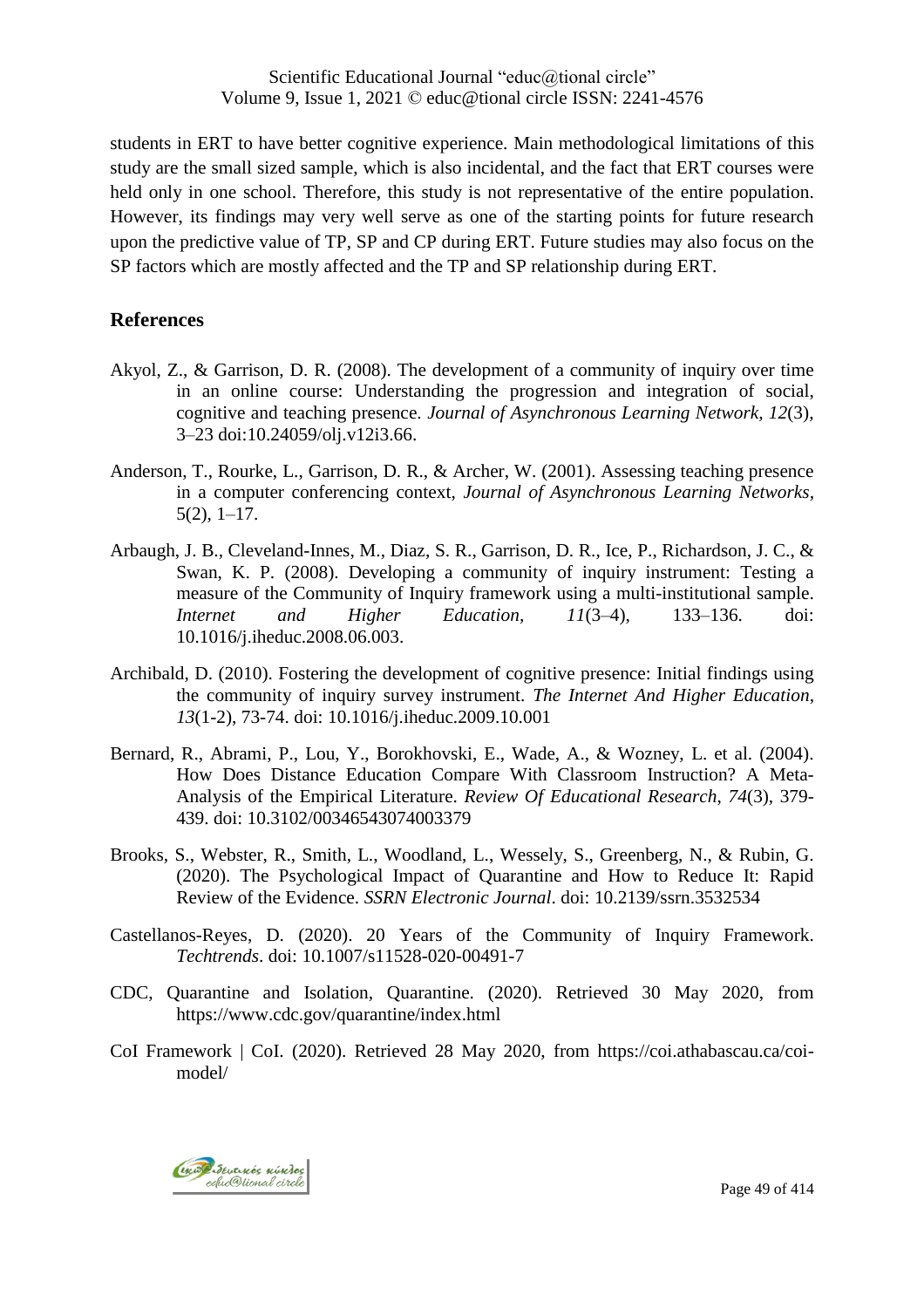- Dalton, L., Rapa, E., & Stein, A. (2020). Protecting the psychological health of children through effective communication about COVID-19. *The Lancet Child & Adolescent Health*, *4*(5), 346-347. doi: 10.1016/s2352-4642(20)30097-3
- Díaz, S., Swan, K., Ice, P., & Kupczynski, L. (2010). Student ratings of the importance of survey items, multiplicative factor analysis, and the validity of the community of inquiry survey. *The Internet And Higher Education*, *13*(1-2), 22-30. doi: 10.1016/j.iheduc.2009.11.004
- Field, A. (2009). *Discovering statistics using IBM SPSS* (3rd ed.). London: SAGE Publications Ltd.
- Garrison, D. (2017). *E-learning in the 21st century: A community of inquiry framework for research and practice* (3rd ed.). Routledge. doi: 10.4324/9781315667263
- Garrison, D. R. (2009). Communities of inquiry in online learning. In P. L. Rogers (Ed.), *Encyclopedia of distance learning* (pp. 352–355), 2nd ed. Hershey, PA: IGI Global.
- Garrison, D. R., & Arbaugh, J. B. (2007). Researching the community of inquiry framework: Review, issues, and future directions. *Internet and Higher Education, 10*(3), 157– 172. doi: 10.1016/j.iheduc.2007.04.001.
- Garrison, D., Anderson, T., & Archer, W. (1999). Critical Inquiry in a Text-Based Environment: Computer Conferencing in Higher Education. *The Internet And Higher Education*, *2*(2-3), 87-105. doi: 10.1016/s1096-7516(00)00016-6
- Garrison, D., Anderson, T., & Archer, W. (2001). Critical thinking, cognitive presence, and computer conferencing in distance education. *American Journal Of Distance Education*, *15*(1), 7-23. doi: 10.1080/08923640109527071
- Garrison, D., Cleveland-Innes, M., & Fung, T. (2010). Exploring causal relationships among teaching, cognitive and social presence: Student perceptions of the community of inquiry framework. *The Internet And Higher Education*, *13*(1-2), 31-36. doi: 10.1016/j.iheduc.2009.10.002
- Gutiérrez-Santiuste, E., Rodríguez-Sabiote, C., & Gallego-Arrufat, M. (2015). Cognitive presence through social and teaching presence in communities of inquiry: A correlational–predictive study. *Australasian Journal Of Educational Technology, 31*(3). doi: 10.14742/ajet.1666
- Hodges, C., Moore, S., Lockee, B., Trust, T., & Bond, A. (2020). The Difference Between Emergency Remote Teaching and Online Learning. Retrieved 30 May 2020, from https://er.educause.edu/articles/2020/3/the-difference-between-emergency-remoteteaching-and-online-learning
- Lin, S., Hung, T., & Lee, C. (2015). Revalidate Forms of Presence in Training Effectiveness. *Journal Of Educational Computing Research*, *53*(1), 32-54. doi: 10.1177/0735633115588772
- Rockinson-Szapkiw, A., & Wendt, J. (2015). Technologies that assist in online group work: A comparison of synchronous and asynchronous computer mediated communication